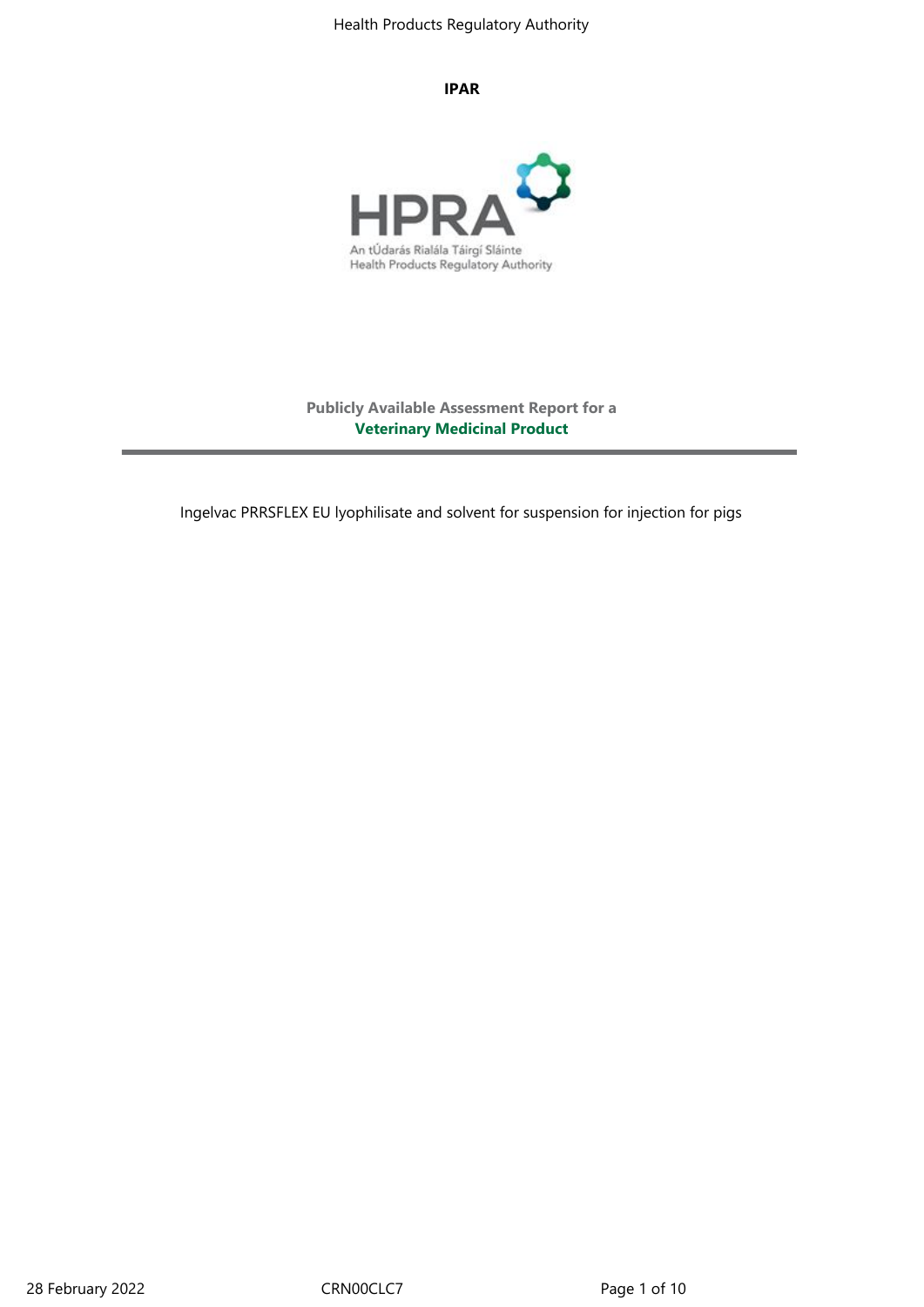#### **PRODUCT SUMMARY**

| <b>EU Procedure Number</b>                                             | IE/V/0443 (formerly UK/V/0535/001/DC)                                                                                                                                                                                                                                                                                                                                                                                                                                                                                                                                                                                                                                                          |  |  |  |  |
|------------------------------------------------------------------------|------------------------------------------------------------------------------------------------------------------------------------------------------------------------------------------------------------------------------------------------------------------------------------------------------------------------------------------------------------------------------------------------------------------------------------------------------------------------------------------------------------------------------------------------------------------------------------------------------------------------------------------------------------------------------------------------|--|--|--|--|
| Name, Strength, Pharmaceutical Form                                    | Ingelvac PRRSFLEX EU lyophilisate and solvent<br>for suspension for injection for pigs                                                                                                                                                                                                                                                                                                                                                                                                                                                                                                                                                                                                         |  |  |  |  |
| <b>Active Substances(s)</b>                                            | Attenuated prrs 94881 virus                                                                                                                                                                                                                                                                                                                                                                                                                                                                                                                                                                                                                                                                    |  |  |  |  |
| <b>Applicant</b>                                                       | Boehringer Ingelheim Vetmedica GmbH,<br>Binger Strasse 173,<br>55216 Ingelheim am Rhein,<br>Germany                                                                                                                                                                                                                                                                                                                                                                                                                                                                                                                                                                                            |  |  |  |  |
| <b>Legal Basis of Application</b>                                      | Full application (Article 12(3) of Directive No<br>2001/82/EC)                                                                                                                                                                                                                                                                                                                                                                                                                                                                                                                                                                                                                                 |  |  |  |  |
| <b>Target Species</b>                                                  | Pigs                                                                                                                                                                                                                                                                                                                                                                                                                                                                                                                                                                                                                                                                                           |  |  |  |  |
| <b>Indication For Use</b>                                              | For active immunisation of clinically healthy<br>pigs at 17 days of age and older from farms<br>affected with European (genotype 1) Porcine<br>Reproductive and Respiratory Syndrome Virus<br>(PRRSV) to reduce virus load in blood in<br>seropositive animals under field conditions.<br>Under experimental challenge conditions in<br>which only seronegative animals were included,<br>it was demonstrated that vaccination reduces<br>lung lesions, virus load in blood and lung<br>tissues as well as negative effects of infection<br>on daily weight gain. A significant reduction of<br>the respiratory clinical signs could additionally<br>be demonstrated at the onset of immunity. |  |  |  |  |
| <b>ATC Code</b>                                                        | QI09AD03                                                                                                                                                                                                                                                                                                                                                                                                                                                                                                                                                                                                                                                                                       |  |  |  |  |
| Date of completion of the original decentralised procedure             | 22 January 2015 (UK)<br>02 April 2015 (IE)                                                                                                                                                                                                                                                                                                                                                                                                                                                                                                                                                                                                                                                     |  |  |  |  |
| Date product first authorised in the Reference Member State (MRP only) | Not applicable                                                                                                                                                                                                                                                                                                                                                                                                                                                                                                                                                                                                                                                                                 |  |  |  |  |
| <b>Concerned Member States for original procedure</b>                  | Austria, Belgium, Bulgaria, Croatia, Cyprus,<br>Czech Republic, Denmark, Estonia, France,<br>Germany, Greece, Hungary, Ireland, Italy, Latvia,<br>Liechtenstein, Lithuania, Luxembourg,<br>Netherlands, Poland, Portugal, Romania,<br>Slovakia, Slovenia, Spain. UK added via RMS<br>change                                                                                                                                                                                                                                                                                                                                                                                                    |  |  |  |  |

#### **PUBLIC ASSESSMENT REPORT**

The public assessment report reflects the scientific conclusion reached by the HPRA at the end of the evaluation process and provides a summary of the grounds for approval of the marketing authorisation for the specific veterinary medicinal product. It is made available by the HPRA for information to the public, after the deletion of commercially confidential information. The legal basis for its creation and availability is contained in Article 25.4 of EC Directive 2001/82/EC as amended by Directive 2004/28/EC for veterinary medicinal products. It is a concise document which highlights the main parts of the documentation submitted by the applicant and the scientific evaluation carried out by the HPRA leading to the approval of the product for marketing in Ireland.

The Summary of Product Characteristics (SPC) for this product is available on the HPRA's website.

#### **I. SCIENTIFIC OVERVIEW**

28 February 2022 CRN00CLC7 CRNOCLC7 Ingelvac PRRSFLEX EU Lyophilisate and Solvent for Suspension for Injection for Pigs is a live veterinary vaccine. It is indicated for the active immunisation of clinically healthy pigs at 17 days of age and older from farms affected with European (genotype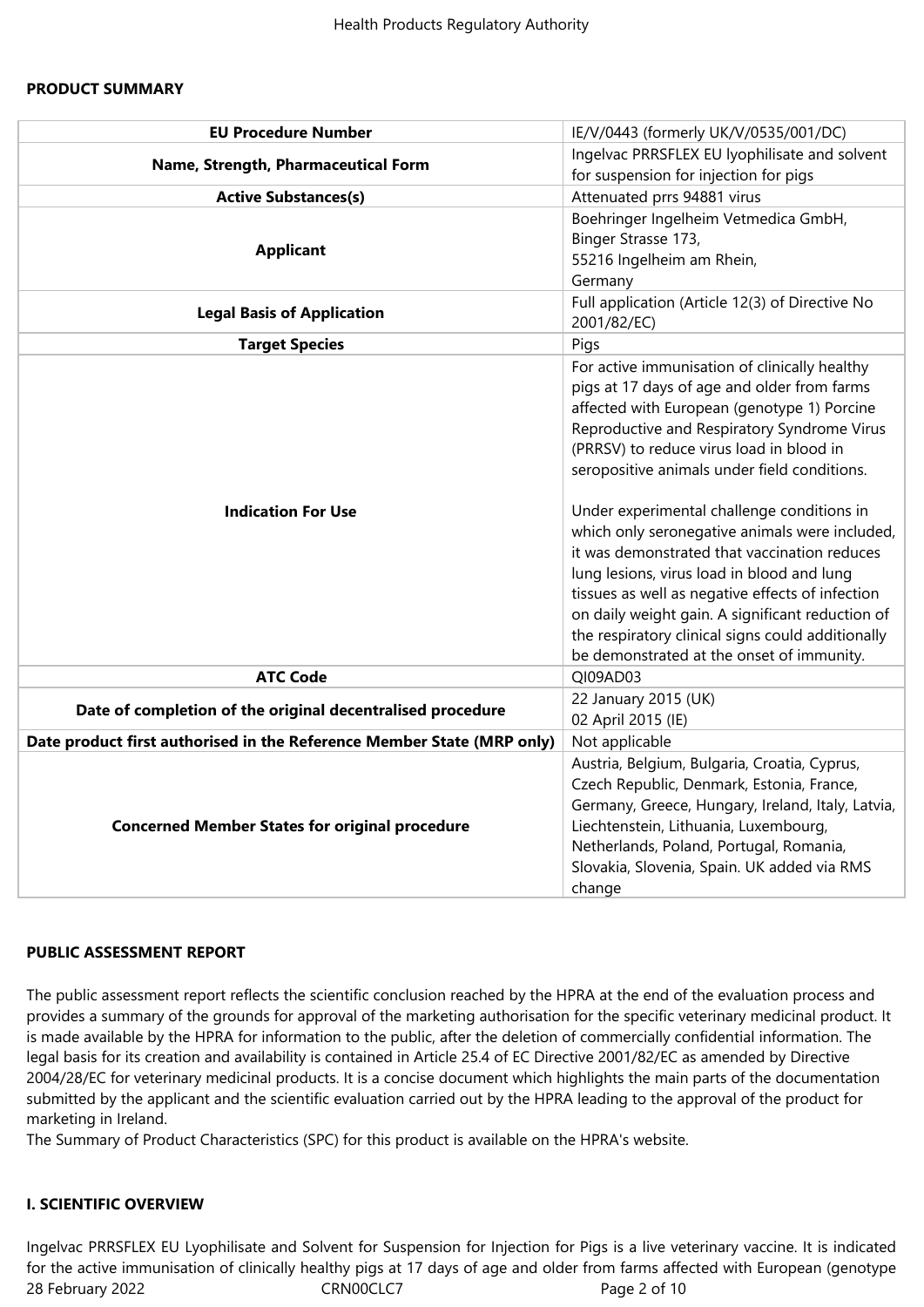demonstrated that vaccination reduces lung lesions, virus load in blood and lung tissues as well as negative effects of infection on daily weight gain. A significant reduction of the respiratory clinical signs could additionally be demonstrated at the onset of immunity. The product is a lyophilised powder formulation containing  $10^{4.4}$  TCID<sub>50</sub> -10<sup>6.6</sup> TCID<sub>50</sub> of PRRSV strain 94881 (genotype 1) per 1 ml dose following reconstitution. The vaccine is administered by intramuscular injection.

The product is produced and controlled using validated methods and tests which ensure the consistency of the product released on the market. It has been shown that the product can be safely used in the target species, any reactions observed are indicated in the SPC $_{11}$ . The product is safe for the user, the consumer of foodstuffs from treated animals and for the environment, when used as recommended. Suitable warnings and precautions are indicated in the SPC. The efficacy[2] of the product was demonstrated according to the claims made in the SPC. The overall benefit/risk analysis is in favour of granting a marketing authorisation.

[1] SPC – Summary of [pr](file:///C:/Users/flanagang/Documents/Ingelvac%20PRRSFLEX%20-%20Latest%20PuAR.DOC#_ftn1)oduct Characteristics.

 $[2]$  Efficacy – The production of a desired or intended result.

### **[II. Q](file:///C:/Users/flanagang/Documents/Ingelvac%20PRRSFLEX%20-%20Latest%20PuAR.DOC#_ftnref1)UALITY ASPECTS**

#### *II.A. Composition*

The lyophilised powder fraction contains live attenuated Porcine Respiratory and Reproductive Syndrome Virus (PRRSV), strain 94881 genotype 1 (10<sup>44</sup> TCID<sub>50</sub> - 10<sup>6.6</sup> TCID<sub>50</sub> per 1 ml dose) as the active ingredient and the excipients sucrose, gelatin, potassium hydroxide, glutamic acid, potassium dihydrogen phosphate, dipotassium phosphate and sodium chloride.

The solvent supplied for reconstitution of the lyophilised powder fraction is phosphate buffered saline (PBS) solution.

The container/closure system for the lyophilisate consists of a Type I glass vial with bromobutyl rubber stopper and aluminium seal. The container / closure for the solvent consist of high density polyethylene (HDPE) vials with a bromo- or chlorobutyl rubber stopper and aluminium seal. The lyophilisate fraction is presented in 10 ml (10 doses), 50 ml (50 doses), 100 ml (100 doses) or 250 ml (250 doses) vials and are packaged in cartons with 1, 12 or 25 vials. The particulars of the containers and control performed are provided and conform to the regulation.

The vaccine strain originates from a European PRRSv field strain. Attenuation of this strain was performed by serial passaging in cell cultures to produce the vaccine strain. The choice of the vaccine strain is satisfactorily justified.

The product is an established pharmaceutical form and its development is adequately described in accordance with the relevant European guidelines.

### *II.B. Method of Preparation of the Product*

The product is manufactured fully in accordance with the principles of good manufacturing practice from a licensed manufacturing site*.*

The product is manufactured by inoculation of cells with the Working Seed Virus (WSV). Following inoculation and propagation steps the antigen is harvested, stabilised and frozen. For the formulation of the final blend, virus suspensions are thawed and mixed with stabiliser and diluent to adjust concentrations as required and then filled into sterilised vials before lyophilisation is performed. Stoppers are inserted and the vials are sealed with aluminium caps.Process validation data on the product have been presented in accordance with the relevant European guidelines.

### *II.C. Control of Starting Materials*

The active substance is Porcine Respiratory and Reproductive Syndrome Virus. Starting materials used in product comply with the relevant Ph. Eur. monographs.

Biological starting materials used are in compliance with the relevant Ph. Eur. monographs and guidelines and are appropriately screened for the absence of extraneous agents according to the relevant Ph. Eur. monographs and guidelines.

The master and working seeds have been produced according to the Seed Lot System as described in the relevant guideline.

### *II.D. Control Tests Carried Out at Intermediate Stages of the Manufacturing Process*

28 February 2022 CRN00CLC7 Page 3 of 10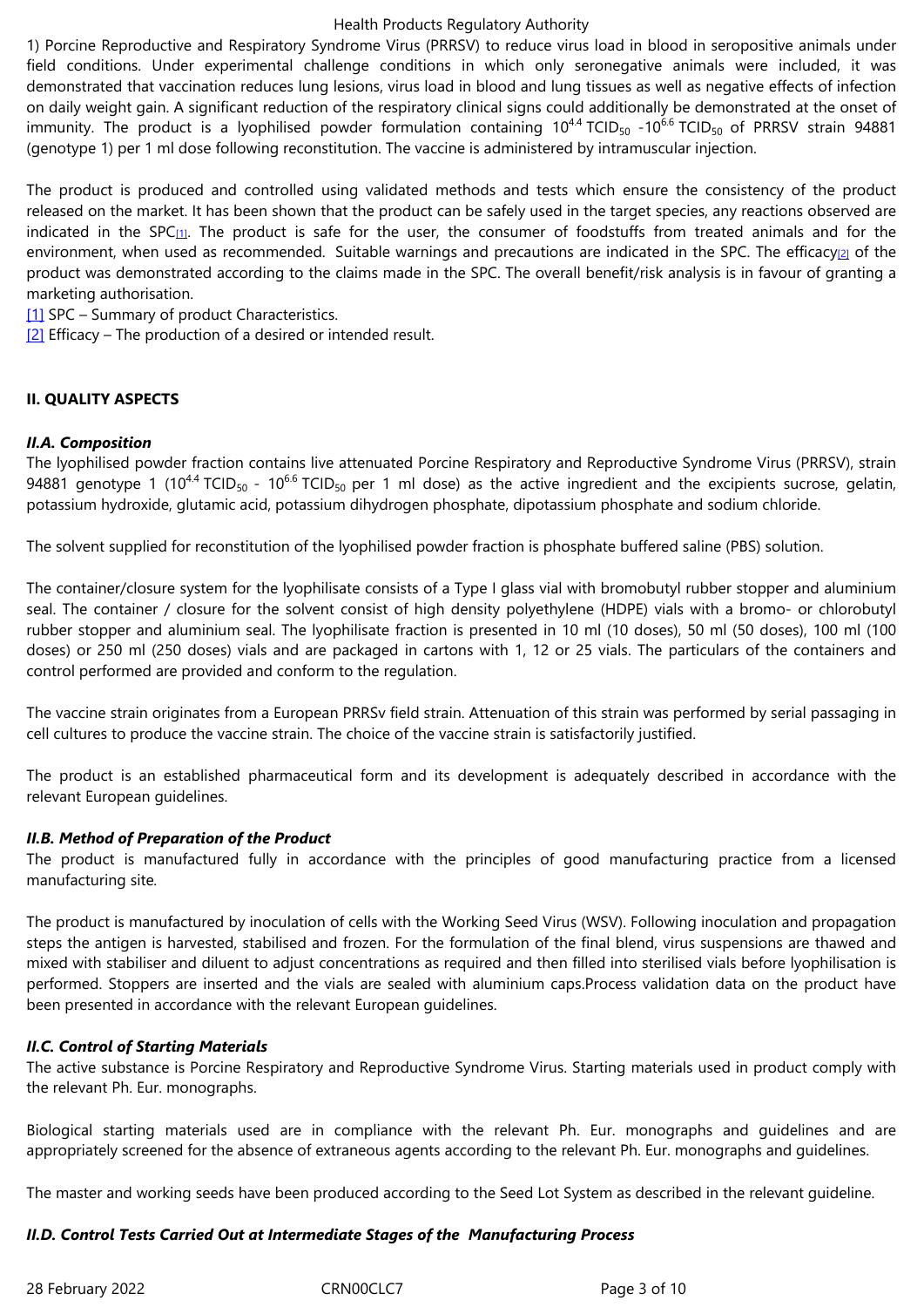Scientific data and/or certificates of suitability issued by the EDQM have been provided and compliance with the Note for Guidance on Minimising the Risk of Transmitting Animal Spongiform Encephalopathy Agents via Human and Veterinary Medicinal Products has been satisfactorily demonstrated.

# *II.E. Control Tests on the Intermediate Product*

The tests performed during production of the antigen are described and the results of a sufficient number of consecutive runs, conforming to the specifications, are provided.

# *II.F. Control Tests on the Finished Product*

The tests performed on the final product conform to the relevant requirements; any deviation from these requirements is justified. The final product is tested for appearance, pH, identification, potency, sterility, residual moisture, extraneous agents and mycoplasma.

The demonstration of the batch to batch consistency is based on the results of data provided for a sufficient number of lyophilised powder batches and solvent batches including production scale size batches. Other supportive data provided confirm the consistency of the production processes.

## *G. Stability*

Stability data on batches of the lyophilised powder and solvent batches have been provided in accordance with applicable European guidelines, demonstrating the stability of the lyophilised fraction over a 2 year shelf life and over 3 years for the solvent, when stored at 2-8°C.

The in-use shelf-life of the reconstituted vaccine, 8 hours, is supported by the data provided.

# *H. Genetically Modified Organisms*

None.

## *J. Other Information*

Shelf life of the vaccine lyophilisate as package for sale: 2 years Shelf life of the solvent as packaged for sale: 3 years Shelf life after reconstitution according to directions: 8 hours

Store and transport refrigerated (2°C - 8°C) Do not freeze. Protect from light.

### **III SAFETY AND RESIDUES ASSESSMENT (PHARMACO-TOXICOLOGICAL)**

All batches used in the safety studies were representative of the production process. The dose to be used was that recommended for use and contained the maximum antigen content to be included in the finished product. Studies were performed in accordance with the requirements of Directive 2001/82/EC, as amended, and the relevant guidelines.

### *Laboratory trials*

The safety of a single dose, an overdose and the repeated administration of one dose of the product in target animals, and the special requirements for live vaccines, were investigated in five, well-conducted studies. In each safety study, a suitable number of animals were used and were in compliance with the general safety Ph. Eur. monograph.

The safety of a single dose or a single overdose was investigated in one study where two groups of piglets each were respectively administered intramuscularly either a single dose (containing 6.3  $log_{10}$  TCID<sub>50</sub>) or an overdose (containing 7.2  $log_{10}$  $TCID<sub>50</sub>$ ) of the vaccine. A control group was also included. The piglets were observed for 14 days after vaccination. Little difference was observed between piglets vaccinated with a single dose or an overdose. No systemic reactions or difference in growth rates between groups were noted. Following administration of an overdose (10x), there were no additional adverse reactions further to those observed after a single dose.

Further supportive studies were carried out to examine the safety of a repeated 10x overdose of the vaccine in two week old piglets compared to negative controls. In the studies a suitable number of piglets received two 10x overdoses of the vaccine two weeks apart via intramuscular injection. Clinical signs such as body weights, rectal temperatures, injection site reactions and general health observations were monitored. No statistically significant differences were noted between vaccinates and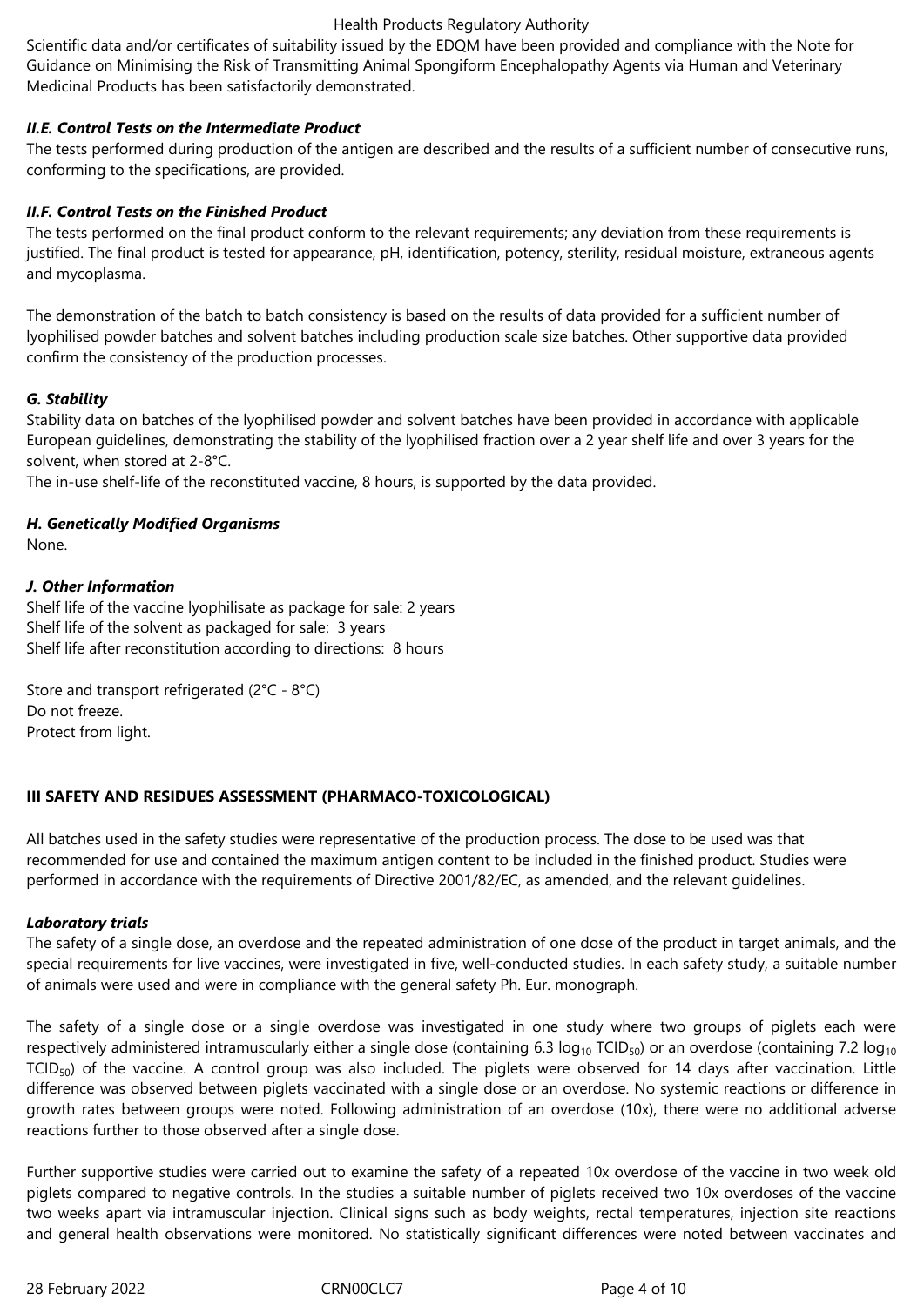controls except an increase in body temperature observed after vaccination. This reaction is indicated in the Summary of Product Characteristics (SPC).

The vaccine is intended for use in piglets from 17 days of age on farms infected with European PRRSv. The safety of the vaccine has not been established during pregnancy or lactation. The use of the vaccine is contraindicated in breeding animals, in PRRSv-naïve herds and in cases of hypersensitivity to any of the substance included in the formulation.

### Spread and dissemination of the vaccine strain

A study was designed to evaluate the dissemination of the vaccine within the target tissues of piglets and to investigate the spread of the vaccine to unvaccinated naïve in-contact sentinel piglets. A sufficient number of piglets were inoculated with an overdose of the vaccine. Sentinels (non-treated) as well as control animals (placebo-treated) were also included. Dissemination of the vaccine strain in the vaccinated animal was investigated by looking for the presence of vaccine virus in samples of blood, lymphoid tissue and lung lavage during the 91 days of study and in tissue samples collected at necropsy. Shedding and duration of shedding were assessed by the presence of the vaccine virus in nasal, oral and faecal swab samples. The spread of the vaccine strain from vaccinated animals to unvaccinated animals was investigated by looking for the presence of the vaccine virus in the blood and tissues of sentinel animals.

It was concluded that vaccinated animals may excrete the vaccine strain by faecal excretion and in some cases, by oral secretion. The vaccine strain may spread up to 3 weeks after vaccination to unvaccinated cohabitant animals without any clinical consequence.

## Reversion of virulence of the vaccine strain

Serial passage studies were performed with PRRS master seed virus at a titre higher than the maximum release titre. Piglets were inoculated with the master seed via intramuscular injection. Virus was recovered from blood / lung lavage fluid samples and four consecutive passages were performed in piglets intranasally. Piglets were observed for 14 days after each passage. The last passage collected was inoculated into seronegative pregnant sows (in a separate study) and clinical signs were observed and serology, viraemia, temperature and weight gain were noted.

The studies showed that there was no reversion to virulence of the vaccine strain under laboratory conditions. The recombination of the vaccine strain with field strains would not be expected to result in any worse consequence than that which may occur following natural recombination of field strains.

# *Study of residues*

Ingelvac PRRSFLEX EU does not contain any adjuvant. All the other excipients present in the vaccine are either listed in Commission Regulation (EU) No. 37/2010 in Annex I (not being necessary for the protection of public health to establish MRLs), or are non-pharmacologically active substances for which no MRL is required. Consequently, there is no need to perform residue studies for the vaccine and no withdrawal period is required.

# *User Safety*

The main risk concerning user safety is accidental self-injection. However, although the vaccine is live, PRRSV is not known to infect humans, and no other components are present in the vaccine that would present a risk to the user. It is accepted that use of the vaccine does not pose an unacceptable risk to the user. Advice is included in the SPC to seek medical advice in the event that an adverse reaction was to occur following accidental self-injection.

### *Interactions*

The compatibility of Ingelvac PRRSFLEX EU for use with another veterinary medicinal product has not been established. Therefore, the standard warning when no information is available concerning the use of this product with any other veterinary medicinal product is included in the SPC.

# *Field studies*

Two field studies were carried out in order to demonstrate the safety of the vaccine under field conditions, in farms with a previous history of PRRSV infection. Each of the studies was performed in a different European country, being representative of the current European pig husbandry practices. All the studies were carried out following the principles of Good Clinical Practice (GCP).

A sufficient number of piglets of the minimum required age were vaccinated with Ingelvac PRRSFLEX EU containing the maximum dose titre. In both studies, the safety profile of the vaccine in the vaccinated piglets was compared to a group of control piglets administered with a placebo.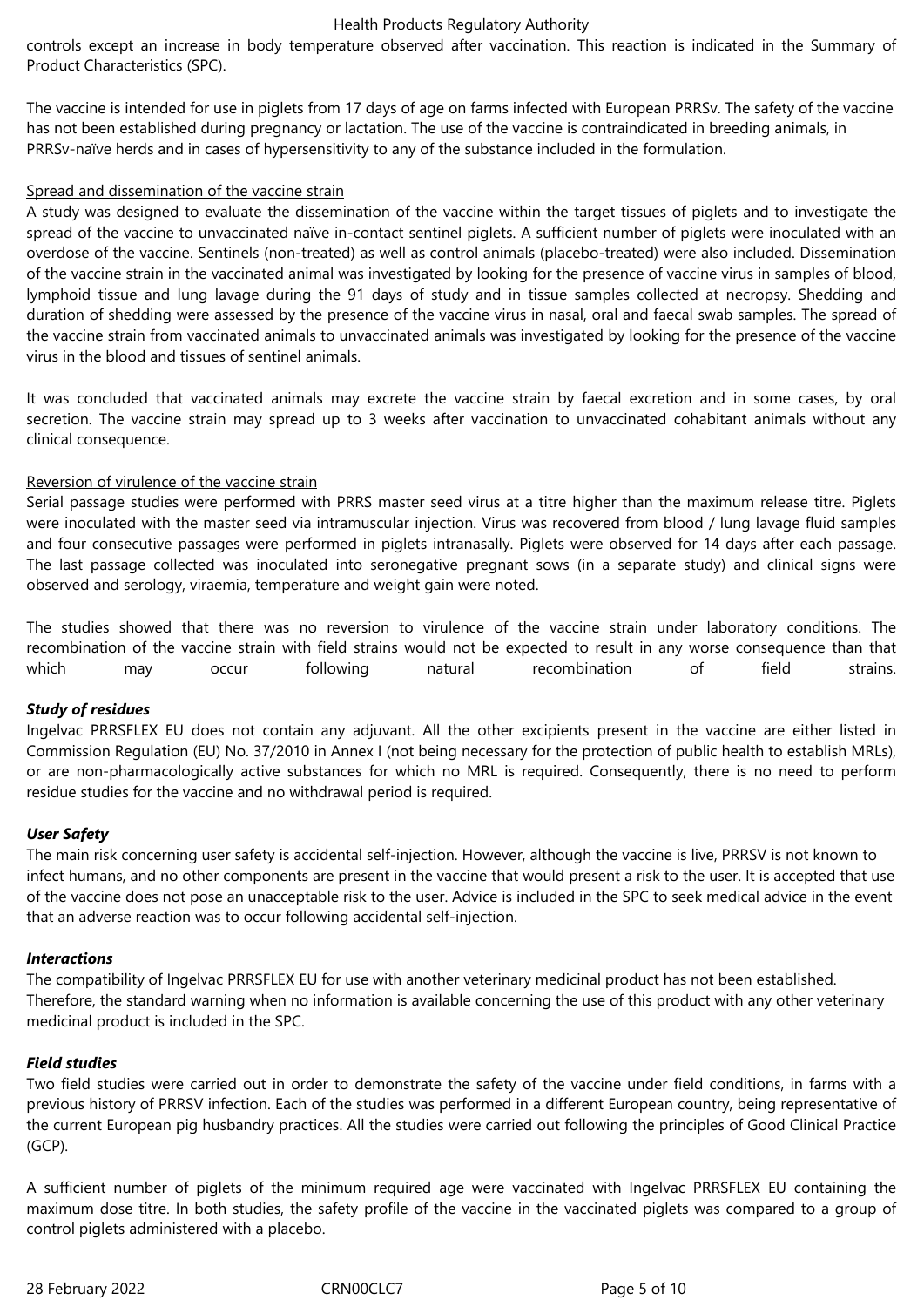The results obtained were in line with those observed in the laboratory safety studies (i.e. transient increases in body temperature and redness at the injection site) and confirmed the acceptable safety profile of the vaccine.

#### *Ecotoxicity*

The applicant provided a Phase 1 environmental risk assessment in compliance with the relevant guideline which showed that no further assessment was required. The assessment concluded that there is a very low risk to the environment associated with use of the vaccine. Warnings and precautions as listed on the product literature are adequate to ensure safety to the environment when the product is used as directed.

#### **IV. CLINICAL ASSESSMENT**

The applicant justified that the vaccine strain included in Ingelvac PRRSFLEX EU is relevant to the current epidemiological situation in the EU. The challenge strain used in the laboratory efficacy trials as well as the field challenge strains detected in the field trials were confirmed as heterologous to the vaccine strain and are considered to represent a substantial genetic diversity across type 1 PRRSV in Europe.

#### *Clinical Studies*

### *Laboratory Trials*

The claimed indications for Ingelvac PRRSFLEX EU are supported by seven laboratory efficacy (vaccination-challenge) studies. Most of the studies were carried out in seronegative piglets but the influence of maternally-derived antibodies on the efficacy of the vaccine was also evaluated. Piglets were vaccinated according to the recommended vaccination schedule and administration route with a dose of vaccine covering the minimum efficacious titre as specified by a  $10^{4.4}$  TCID<sub>50</sub>/dose. In all studies, parameters such as viraemia, clinical signs, serology and viral loads in lungs were monitored.

Challenge was carried out at different time points after vaccination using a heterologous PRRSv strain. In each study, a suitable number of negative control animals were also included.

The first study was a randomised, blinded study to evaluate the minimum immunising dose of PRRS vaccine in susceptible 2 week old piglets following challenge with a heterologous European isolate of PRRS. Piglets were divided into three groups, each group received a low dose, a medium dose or a high dose of the vaccine and negative controls were administered a placebo. Challenge was carried out five weeks after vaccination. The study demonstrated that vaccination at either dose resulted in a statistically significant reduction in coughing, lung lesions and viral loads in lungs and blood.

Two further studies evaluated the onset of immunity of the vaccine in susceptible piglets following challenge with a heterologous European isolate of PRRSV at two weeks and three weeks post-vaccination, respectively. Both were randomised, blinded studies. Piglets were divided into three groups: challenge group, vaccination group and negative control group. At the beginning of the studies, the vaccinate groups received a dose slightly below the minimum efficacious titre.The challenge and negative control groups received a placebo. Vaccination resulted in a statistically significant reduction in lung lesions, virus load in blood and lungs as early as 2 weeks post vaccination and a reduction of the negative effects of PRRSV infection on daily weight gain after challenge. In addition, a reduction in respiratory signs was observed in the study where piglets were challenged 3 weeks post vaccination. Therefore, an onset of immunity for this vaccine was established at 3 weeks post vaccination.

A randomised, blinded study was designed to evaluate the duration of immunity of the vaccine in susceptible two weeks old pigs following challenge with a heterologous European isolate of PRRSV at twenty weeks post-vaccination. Seronegative piglets were divided into three groups: challenge, vaccinate and negative control groups. The vaccinate group received a vaccine dose covering the minimum efficacious titreat the start of the study and the challenge and negative control groups received a placebo. The study demonstrated that vaccination resulted in a statistically significant reduction in histological lung lesions, virus loads in blood and lung, and a reduction of the negative effects of PRRSV infection on daily weight gain after challenge.

Two further studies were carried out to assess the duration of immunity of the vaccine in susceptible two week old pigs following challenge with a heterologous European isolate of PRRSV at twenty-four and twenty-six weeks post vaccination, respectively. The studies were randomised and blinded. Seronegative piglets were divided into three groups, a challenge, vaccinate and negative control group. The vaccinate groups received a dose covering the minimum efficacious titre. Challenge and negative control groups received a placebo. The studies demonstrated that vaccination resulted in a statistically significant

28 February 2022 **CRNOOCLC7** CRNOOCLC7 **Page 6 of 10**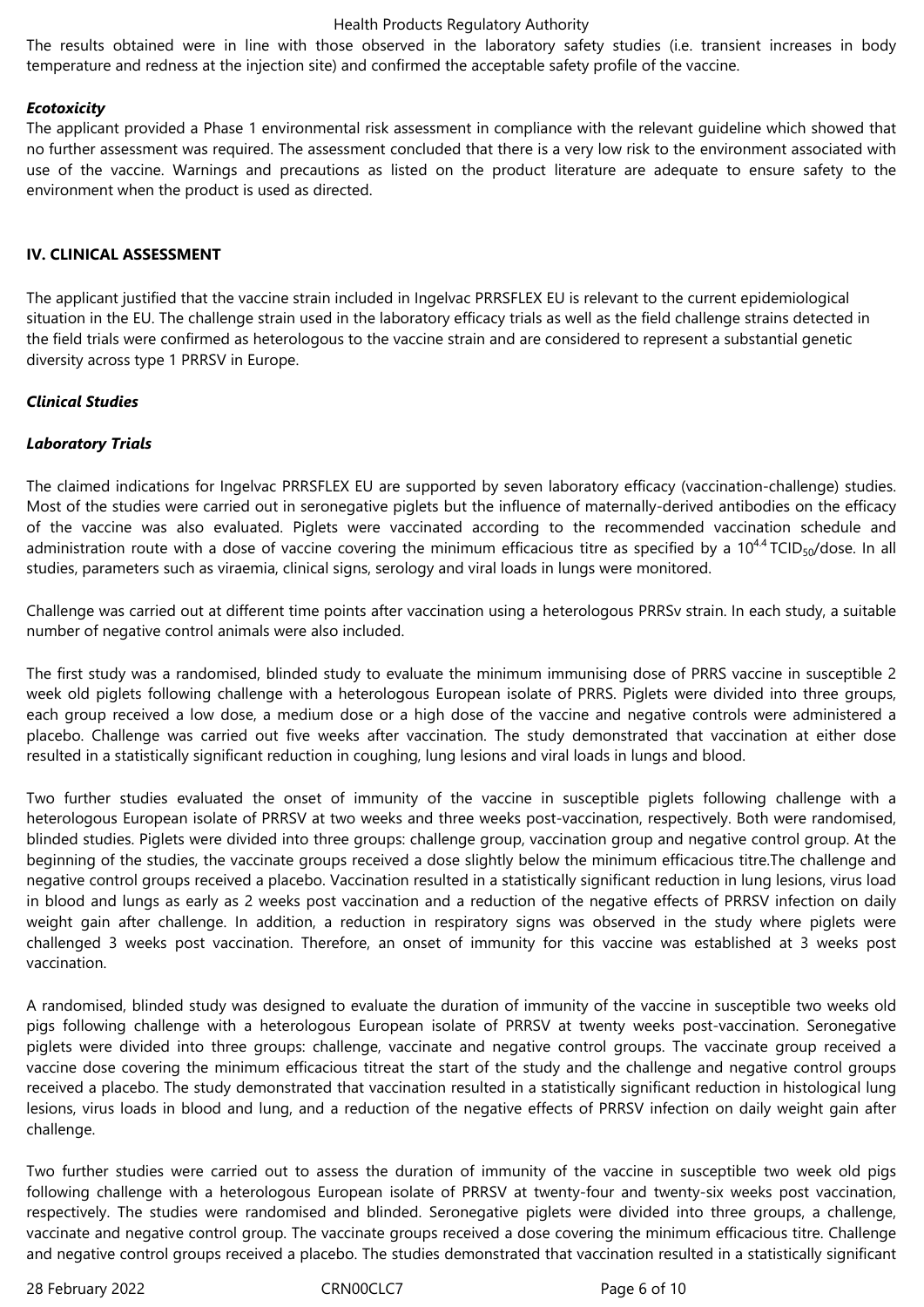reduction in lung lesions, virus load in blood and lungs and in a reduction of the negative effects of PRRSV infection on daily weight gain after challenge.

The final study was a randomised, blinded study to evaluate the efficacy of Ingelvac PRRSFLEX EU in the presence of PRRSV maternally-derived antibodies. Seropositive piglets were derived from sows that had received a 10x overdose of the vaccine at approximately 60 days of gestation. Seropositive piglets were included in the challenge control group and in the seropositive vaccinated (minimum efficacious titre) challenged group. In addition, seronegative piglets were included in the non-treated control group and in the seronegative vaccinated (minimum efficacious titre) challenged group. Challenge was carried out approximately six weeks later with a heterologous PRRSV isolate. Maternally-derived antibodies were shown to interfere with vaccine efficacy. This has been reflected in the SPC where it is stated that in the presence of maternally-derived antibodies, timing of the initial vaccination of piglets should be planned accordingly.

The efficacy of the product has been demonstrated in the laboratory studies in accordance with the relevant requirements which show the efficacy of the vaccine with regard to the following claims:

For active immunisation of clinically healthy pigs at 17 days of age and older from farms affected with European (genotype 1) PRRSv:

Under experimental challenge conditions in which only seronegative animals were included:

- To reduce lung lesions, virus load in blood and lung tissues
- To reduce the negative effects of PRRSV infection on daily weight gain.
- To reduce respiratory clinical signs as demonstrated at the onset of immunity

Under field conditions:

To reduce virus load in blood in seropositive animals.

|  | The onset of immunity is 3 weeks and the duration of immunity is 26 weeks. |  |  |  |  |  |  |
|--|----------------------------------------------------------------------------|--|--|--|--|--|--|
|  |                                                                            |  |  |  |  |  |  |

# *Field Trials*

Three field studies were carried out in order to demonstrate the efficacy of the vaccine under field conditions, in farms with recent history of PRRSV outbreaks. Each of the studies was performed in a different European country covering a representative spectrum of the current European pig husbandry practices. In general, all the studies were carried out following the principles of Good Clinical Practice (GCP).

The efficacy of Ingelvac PRRSFLEX EU in vaccinated piglets was compared in all the cases to a negative control group (unvaccinated). Circulation of field PRRSV was detected in all the three studies confirming natural challenge. The respective field strains were characterised and confirmed to be heterologous to the vaccine strain.

Overall, and despite the limitations observed in some of the studies, an efficacy claim to reduce viraemia in seropositive animals was considered supported.

| Study title                           | Field efficacy Study with PRRS vaccine in four week old piglets                                                                                                                                                                                                                                                                                                                               |
|---------------------------------------|-----------------------------------------------------------------------------------------------------------------------------------------------------------------------------------------------------------------------------------------------------------------------------------------------------------------------------------------------------------------------------------------------|
| Objectives                            | To study the efficacy of PRRS vaccine in four week old piglets                                                                                                                                                                                                                                                                                                                                |
| Test site(s)                          | Single-centre, EU country                                                                                                                                                                                                                                                                                                                                                                     |
| Compliance with Regulatory guidelines | Good Clinical Practice (GCP)                                                                                                                                                                                                                                                                                                                                                                  |
| <b>Test Product</b>                   | Ingelvac PRRSFLEX EU (below minimum efficacious titre)                                                                                                                                                                                                                                                                                                                                        |
| Control product/placebo               | Negative control                                                                                                                                                                                                                                                                                                                                                                              |
|                                       | 674 commercial piglets were vaccinated and 674 piglets were                                                                                                                                                                                                                                                                                                                                   |
| Animals                               | used as controls. Pigs were weaned and four weeks of age.                                                                                                                                                                                                                                                                                                                                     |
| Randomisation                         | Randomised                                                                                                                                                                                                                                                                                                                                                                                    |
| Blinding                              | <b>Blinded</b>                                                                                                                                                                                                                                                                                                                                                                                |
| Method                                | Piglets originated from PRRS vaccinated sows. Confirmed<br>prior to study that herd had a recent and consistent history of<br>field exposure to infection with EU PRRS. Virus was confirmed<br>as circulating prior to the start of the study. Two groups<br>included in the study, one group received 1 ml intramuscular<br>injection of the test vaccine (minimum efficacious titre) at the |
|                                       |                                                                                                                                                                                                                                                                                                                                                                                               |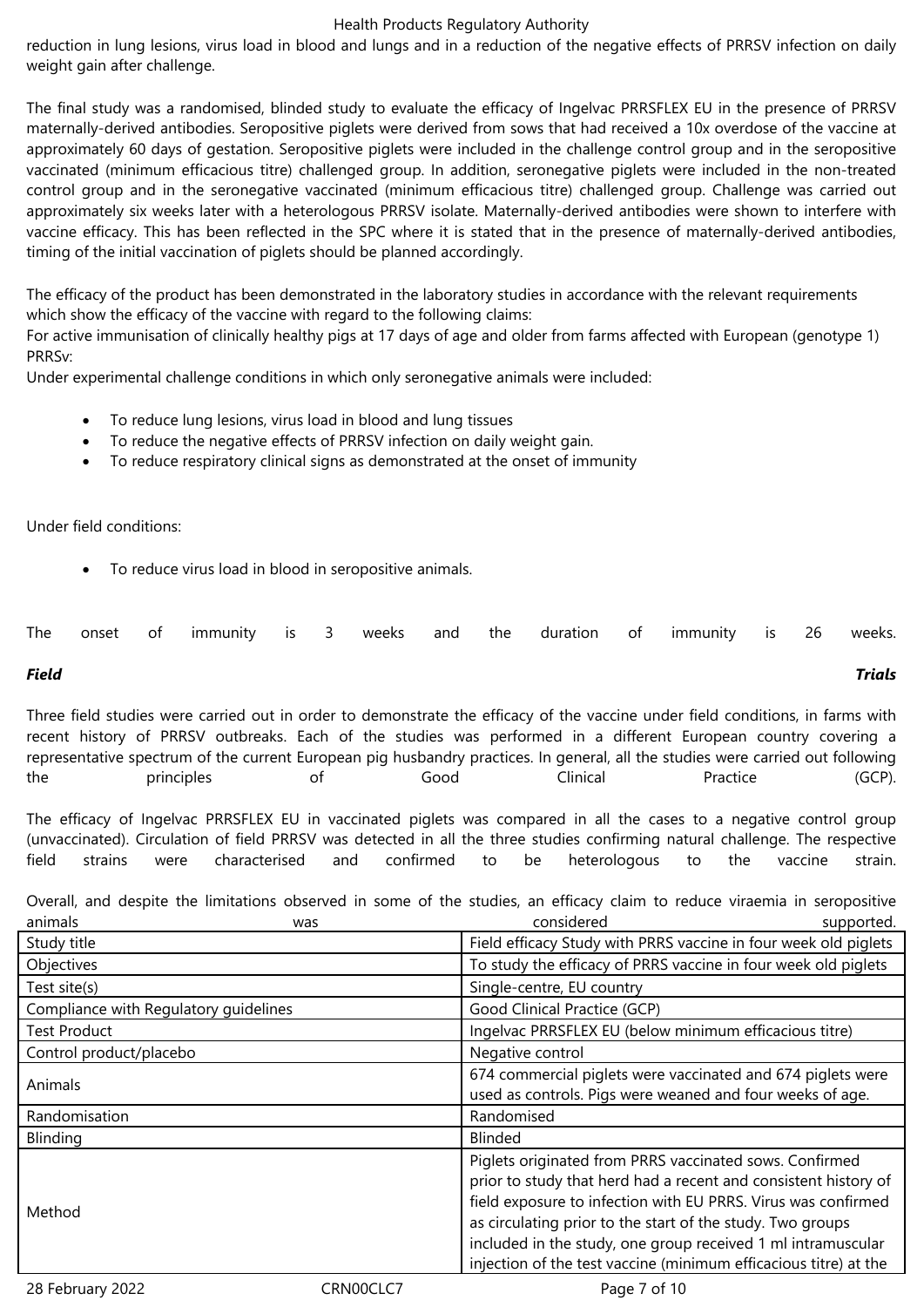| Health Houghts Regulatory Additionty  |                                                                                                                             |
|---------------------------------------|-----------------------------------------------------------------------------------------------------------------------------|
|                                       | start of the study and the second were the negative control                                                                 |
|                                       | group and received an injection of PBS. Three consecutive                                                                   |
|                                       | week groups were included in the study to allow sufficient                                                                  |
|                                       | numbers for statistical evaluation. Animals were individually                                                               |
|                                       | weighed at four time-points and blood samples were                                                                          |
|                                       |                                                                                                                             |
|                                       | collected. Additional blood samples were collected from                                                                     |
|                                       | pre-selected animals at approximate time points up to 17                                                                    |
|                                       | weeks after vaccination. The efficacy of the vaccine was                                                                    |
|                                       | determined by average daily weight gain (ADWG), clinical                                                                    |
|                                       | observations, PRRS serology, viraemia and mortality.                                                                        |
|                                       | Statistical analyses were performed using SAS 8.2 software. All                                                             |
|                                       | tests on differences between groups were two-sided tests.                                                                   |
|                                       | Statistical significance was demonstrated at $p \le 0.05$ .                                                                 |
| Statistical method                    |                                                                                                                             |
|                                       | Appropriate statistical analyses e.g. ANOVA, t-tests, Wilcoxon                                                              |
|                                       | Mann-Whitney test and the Fischer exact test were performed                                                                 |
|                                       | for each treatment group.                                                                                                   |
|                                       | Clinical observations for behaviour, respiration, coughing and                                                              |
|                                       | other observations did not differ between the groups.                                                                       |
|                                       | A statistically significant difference in the analysis per                                                                  |
|                                       | treatment group revealed a higher bodyweight in the                                                                         |
|                                       |                                                                                                                             |
|                                       | vaccinated group for the body weight at the beginning of                                                                    |
| <b>RESULTS</b>                        | fattening. Peak of viraemia was observed four weeks post                                                                    |
|                                       | vaccination. All animals in both the vaccinated and negative                                                                |
|                                       | control group remained seropositive until the end of the                                                                    |
|                                       | study. For all time points, there were no statistically significant                                                         |
|                                       | differences in seroconversion between groups or mortality                                                                   |
|                                       | rates.                                                                                                                      |
| Duration of follow-up                 | None                                                                                                                        |
|                                       |                                                                                                                             |
|                                       | A number of adverse reactions were recorded during the                                                                      |
| Adverse events                        | study with similar numbers in the vaccination and control                                                                   |
|                                       | group. It was determined that none of the adverse events                                                                    |
|                                       | were in relation to the study medication.                                                                                   |
|                                       | Overall, and despite the limitations observed in some of the                                                                |
| <b>DISCUSSION</b>                     | studies, an efficacy claim to reduce viraemia in seropositive                                                               |
|                                       | animals was considered supported.                                                                                           |
|                                       |                                                                                                                             |
|                                       | Field efficacy Study with PRRS vaccine in weaned piglets.                                                                   |
| Study title                           |                                                                                                                             |
| Objectives                            | To study the efficacy of PRRS vaccine in weaned piglets.                                                                    |
| Test site(s)                          | Single-centre, EU country                                                                                                   |
| Compliance with Regulatory guidelines | Good Clinical Practice (GCP)                                                                                                |
| <b>Test Product</b>                   | Ingelvac PRRSFLEX EU (minimum efficacious titre)                                                                            |
| Control product/placebo               | Negative control                                                                                                            |
|                                       |                                                                                                                             |
|                                       | Piglets were weaned and of 3 weeks of age. 663 piglets were                                                                 |
| Animals                               | included in the control group and 651 piglets in the                                                                        |
|                                       | vaccination group.                                                                                                          |
| Randomisation                         | Randomised.                                                                                                                 |
| Blinding                              | Blinded.                                                                                                                    |
|                                       | Piglets originated from PRRS vaccinated sows. Confirmed                                                                     |
|                                       | prior to study that herd had a recent and consistent history of                                                             |
|                                       |                                                                                                                             |
|                                       | field exposure to infection with EU PRRS. Virus was confirmed                                                               |
|                                       | as circulating prior to the start of the study. Two groups                                                                  |
|                                       | included in the study, one group received 1 ml intramuscular                                                                |
|                                       | injection of the test vaccine (minimum efficacious titre) at the                                                            |
| Method                                | start of the study and the second were the negative control                                                                 |
|                                       | group and received an injection of PBS. Six individual week                                                                 |
|                                       |                                                                                                                             |
|                                       |                                                                                                                             |
|                                       | groups were included in the study to allow sufficient numbers                                                               |
|                                       | for statistical evaluation. Animals were individually weighed                                                               |
|                                       | and blood samples were collected. Additional blood samples<br>were collected from pre-selected animals. The efficacy of the |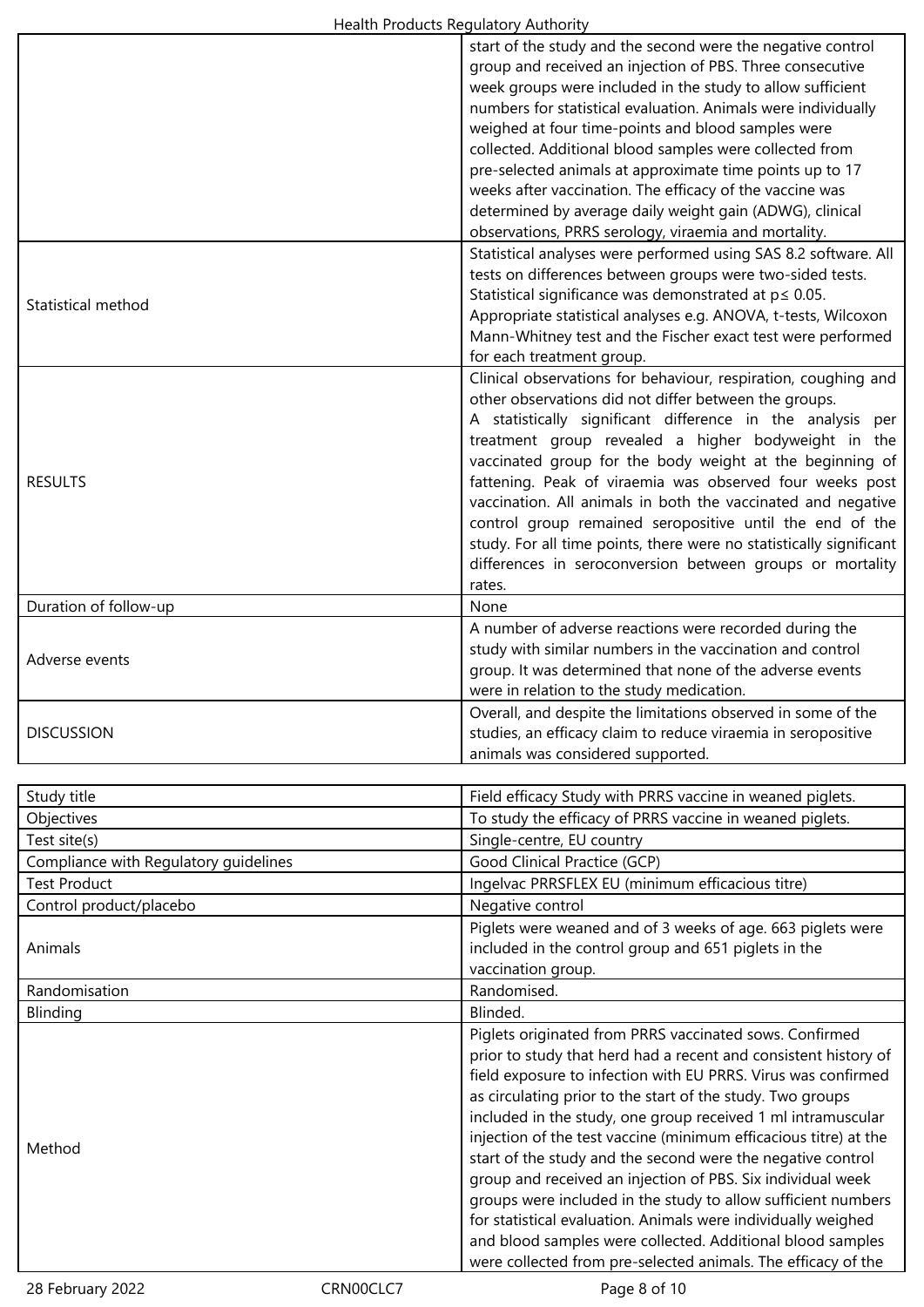|                                       |           | vaccine was determined by average daily weight gain (ADWG),                                                                  |
|---------------------------------------|-----------|------------------------------------------------------------------------------------------------------------------------------|
|                                       |           | clinical observations, PRRS serology, viraemia and mortality.                                                                |
|                                       |           | Statistical analyses were performed using SAS 8.2 software. All                                                              |
| Statistical method                    |           | tests on differences between groups were two-sided tests.                                                                    |
|                                       |           | Statistical significance was demonstrated at $p \le 0.05$ .                                                                  |
|                                       |           | Appropriate statistical analyses e.g. ANOVA, t-tests, Wilcoxon                                                               |
|                                       |           | Mann-Whitney test and the Fischer exact test were performed                                                                  |
|                                       |           | per treatment group.                                                                                                         |
|                                       |           | Clinical observations for behaviour, respiration, coughing and                                                               |
|                                       |           | other observations did not differ between the groups. Results<br>for mean body weight, weight gain and average daily weight  |
|                                       |           | gain (ADWG) did not reveal extensive significant differences.                                                                |
|                                       |           | Peak viraemia (exposure to PRRSV field isolate) was observed                                                                 |
| <b>RESULTS</b>                        |           | on Day 70, during which a significant decrease in PRRS                                                                       |
|                                       |           | viraemia was observed in the vaccinated group compared to                                                                    |
|                                       |           | the control group. By the end of the fattening period, there                                                                 |
|                                       |           | was no statistically significant difference in seroconverson or                                                              |
|                                       |           | mortality rates between the vaccination and control group.                                                                   |
| Duration of follow-up                 |           | None                                                                                                                         |
|                                       |           | Adverse events were recorded during the study period. The                                                                    |
|                                       |           | same number of animals died in the vaccinated and control                                                                    |
| Adverse events                        |           | group during the study.<br>The adverse events recorded during the study period were                                          |
|                                       |           | not considered to be related to the vaccine.                                                                                 |
|                                       |           | Overall, and despite the limitations observed in some of the                                                                 |
| <b>DISCUSSION</b>                     |           | studies, an efficacy claim to reduce viraemia in seropositive                                                                |
|                                       |           | animals was considered supported.                                                                                            |
|                                       |           |                                                                                                                              |
|                                       |           | Field efficacy Study with PRRS vaccine in 2, 3 and 4 week old                                                                |
| Study title                           |           | piglets.                                                                                                                     |
| Objectives                            |           | To study the efficacy of PRRS vaccine in 2, 3 and 4 week old                                                                 |
|                                       |           | piglets.                                                                                                                     |
| Test site(s)                          |           | Single centre, EU country                                                                                                    |
| Compliance with Regulatory guidelines |           | Good Clinical Practice (GCP)                                                                                                 |
| <b>Test Product</b>                   |           | Ingelvac PRRSFLEX EU (minimum efficacious titre)                                                                             |
| Control product/placebo               |           | Negative control                                                                                                             |
| Animals                               |           | 763 piglets were used as controls and 792 piglets were<br>vaccinated. Piglets were 2, 3 and 4 weeks old.                     |
| Randomisation                         |           | Randomised                                                                                                                   |
| Blinding                              |           | <b>Blinded</b>                                                                                                               |
|                                       |           | Piglets originated from PRRS vaccinated sows. Confirmed                                                                      |
|                                       |           | prior to study that herd has a recent and consistent history of                                                              |
|                                       |           | field exposure to infection with EU PRRS. Presence of virus                                                                  |
|                                       |           | was confirmed prior to start of study. The negative control                                                                  |
|                                       |           | group received 1 ml of PBS at the start of the study and the                                                                 |
| Method                                |           | vaccination group received the minimum efficacious titreof                                                                   |
|                                       |           | the vaccine intramuscularly. A two, three and four consecutive                                                               |
|                                       |           | week groups were included in the study. Animals were                                                                         |
|                                       |           | weighed at beginning of study and at 6 and 14 weeks old.                                                                     |
|                                       |           | Blood sampling took place at beginning of study and weekly<br>from 6 to 12 weeks of age. Mortality was recorded and clinical |
|                                       |           | observations were carried out weekly.                                                                                        |
|                                       |           | Statistical analyses were performed using SAS 8.2 software. All                                                              |
|                                       |           | tests on differences between groups were two-sided tests.                                                                    |
|                                       |           | Statistical significance was demonstrated at $p \leq 0.05$ .                                                                 |
| Statistical method                    |           | Appropriate statistical analyses e.g. ANOVA, t-tests, Wilcoxon                                                               |
|                                       |           | Mann-Whitney test and the Fischer exact test were performed                                                                  |
|                                       |           | per treatment group.                                                                                                         |
| <b>RESULTS</b>                        |           | The PRRSV field challenge occurred at the same time among                                                                    |
| 28 February 2022                      | CRN00CLC7 | Page 9 of 10                                                                                                                 |